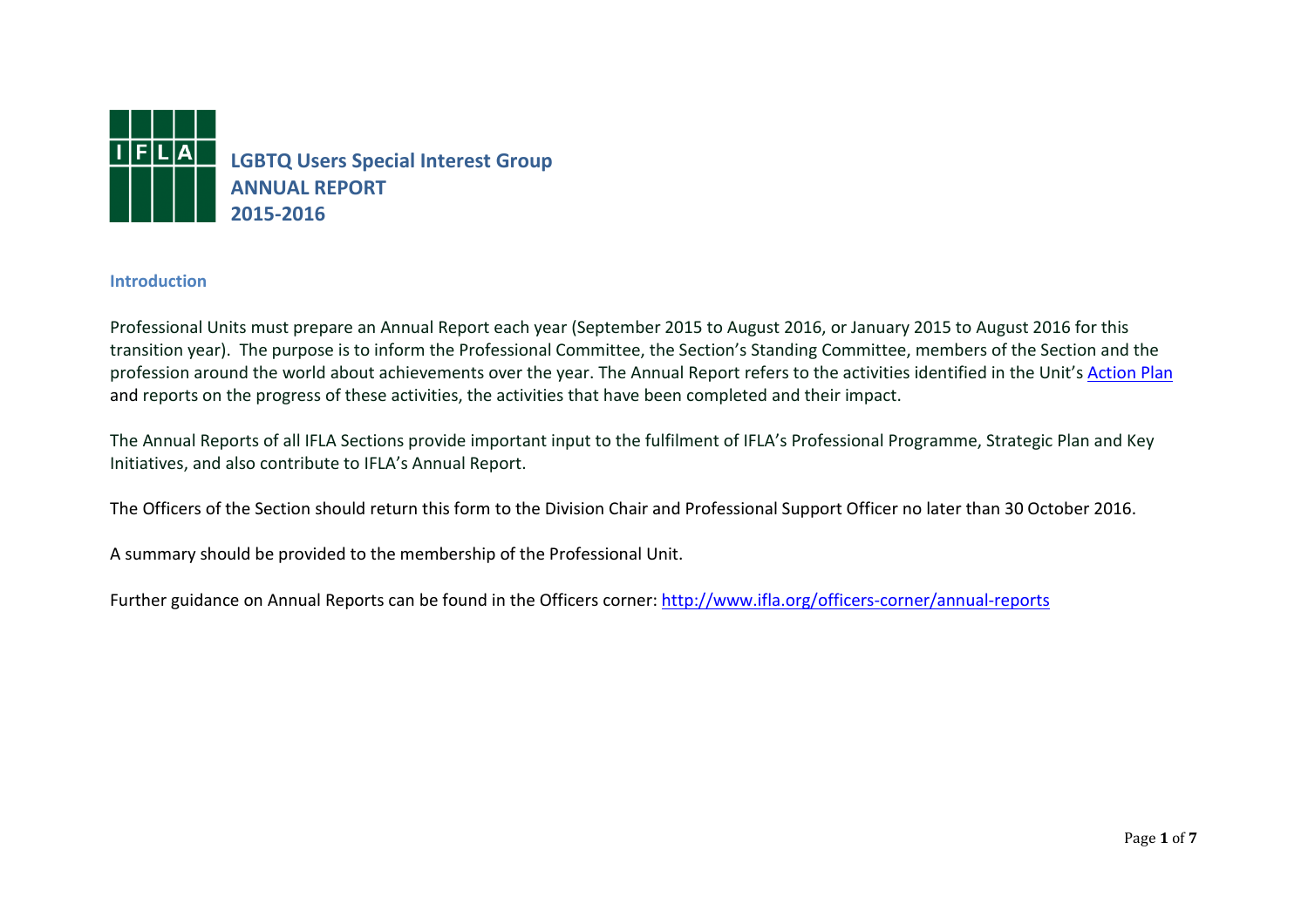## **Report on progress and activities**

| <b>Objectives</b><br><b>Identified in the Unit's Action Plan</b>                                                                                      | <b>Project or activity</b><br><b>Identified in the Unit's Action Plan</b>                                    | <b>Progress</b><br>Please give brief details, including<br>status (not started, in progress, near<br>completion, completed)                                                                                                                                                                                                                                                    | <b>Risks</b><br>Please identify any problems or<br>concerns (e.g. missed deadlines, lack<br>of resource) and how you would<br>propose to address them                                                                                                                 |
|-------------------------------------------------------------------------------------------------------------------------------------------------------|--------------------------------------------------------------------------------------------------------------|--------------------------------------------------------------------------------------------------------------------------------------------------------------------------------------------------------------------------------------------------------------------------------------------------------------------------------------------------------------------------------|-----------------------------------------------------------------------------------------------------------------------------------------------------------------------------------------------------------------------------------------------------------------------|
| 1. Demonstrate the need for<br>mainstream libraries to provide<br>services catered to the needs of<br><b>LGBTQ Users</b>                              | 1a. Create a statement aligning with<br>the Lyon Declaration emphasizing<br>access to information            | 1a. Completed by Thomas<br>Chaimbault                                                                                                                                                                                                                                                                                                                                          | 1a. The document was not filed by<br>convener in time to be packaged<br>with the distribution of the Lyon<br>Declaration                                                                                                                                              |
|                                                                                                                                                       | 1b. Make papers submitted for the<br>SIG's 2015 available in French,<br>Spanish, and English.                | 1b. Thomas Chaimbault has<br>translated many of the papers into<br>French. We still need to identify<br>others for translating materials and<br>find a virtual space to host these<br>translated materials. The French<br>translations have been shared with<br>a larger audience through a blog<br>managed by Thomas focusing on<br>LGBTQ issues facing French<br>librarians. | 1b. This past year, there was a lack<br>of locating volunteers and following<br>up with known volunteers to check<br>progress. Thomas Chaimbault is<br>now heading the translation of<br>materials and will identify<br>volunteers from our new and<br>existing list. |
| 2. Develop relationships with and<br>highlight community and cultural<br>organizations that work to preserve<br>LGBTQ history throughout the<br>world | 2a. Hold a satellite meeting in<br>Chicago prior to the 2016 WLIC.                                           | 2a. Completed. The SIG partnered<br>with the American Library<br>Association, The Leather Archives<br>and Museum, and Gerber/Hart<br>Library and Archives organization in<br>Chicago.                                                                                                                                                                                          | 2a. Some of the partnerships were<br>not solidified and most will not be<br>active partnerships since the<br>satellite meeting is over.                                                                                                                               |
|                                                                                                                                                       | 2b. Promote IFLA LGBTQ Users Sig<br>activities at other conferences<br>catering to this type of organization | 2b. Did not take place this year.                                                                                                                                                                                                                                                                                                                                              | 2b. Cost of IFLA prohibited<br>conveners from participating in<br>other conferences where this could                                                                                                                                                                  |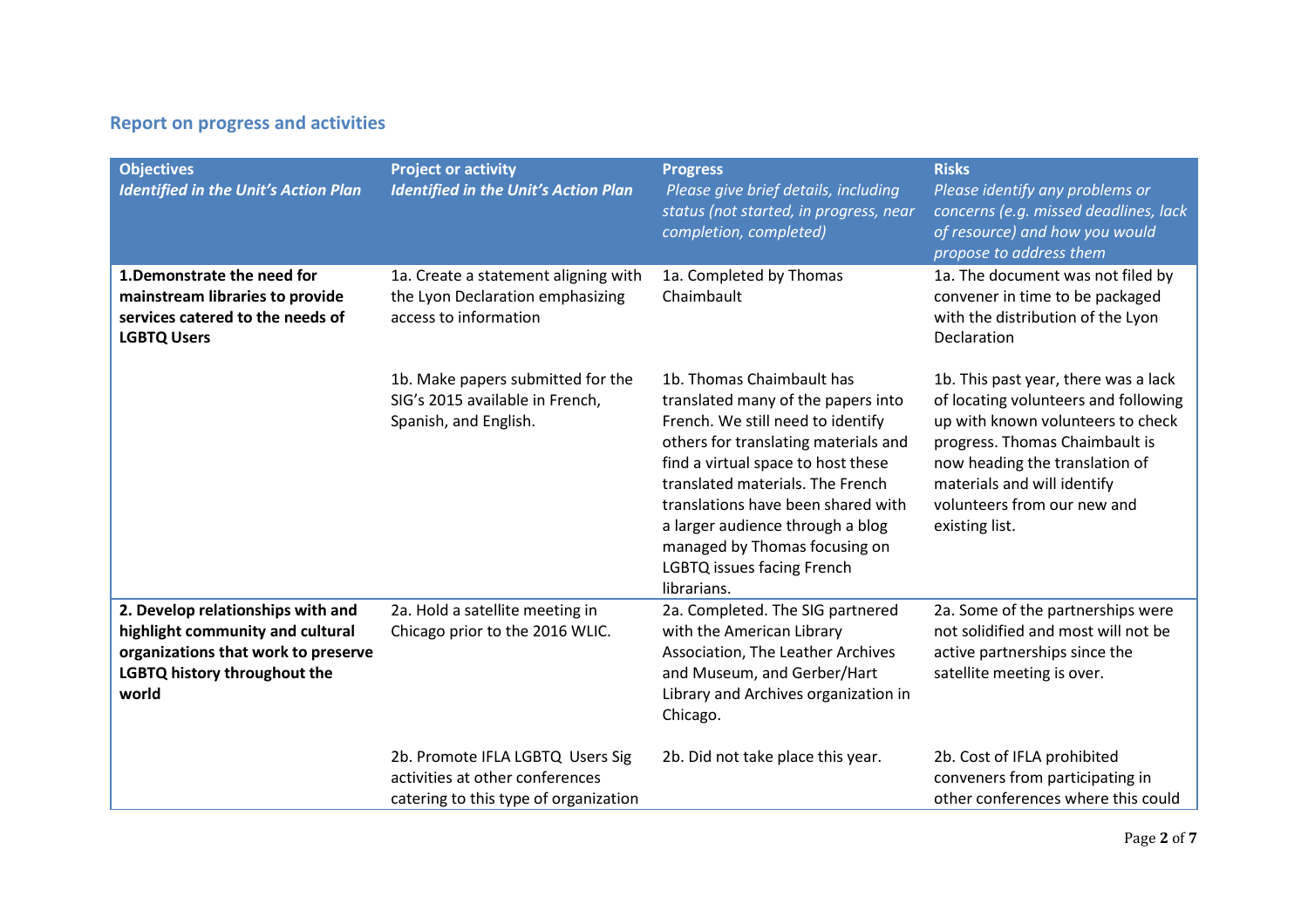|                                                |                                                                                                                                                                                                    |                                                                                                                                                                                                                                                                                           | take place. Maybe other volunteers<br>can be identified for this next year<br>who receive funding from their<br>institution.                                                   |
|------------------------------------------------|----------------------------------------------------------------------------------------------------------------------------------------------------------------------------------------------------|-------------------------------------------------------------------------------------------------------------------------------------------------------------------------------------------------------------------------------------------------------------------------------------------|--------------------------------------------------------------------------------------------------------------------------------------------------------------------------------|
| 3. Collection Development<br><b>Assistance</b> | 3a. Theme congress and satellite<br>programs with an emphasis on<br>issues related to collection<br>development that showcase<br>effective practices and examples of<br>literature on the subject. | 3a. The presentations at the satellite<br>meeting brought up many issues<br>that arise when discussing collection<br>development for LGBTQ patrons and<br>of materials representing LGBTQ<br>life.                                                                                        | 3a. Without the IFLA library<br>preserving these<br>presentaitons/papers, this<br>information is not archived in a way<br>that will ensure it is accessible and<br>documented. |
|                                                | 3b. While not on the original action<br>plan, the SIG was invited to draft<br>collection development information<br>for school libraries by the School<br>Libraries Section of IFLA.               | 3b. The first full draft was<br>completed prior to the WLIC in<br><b>Columbus. The School Libraries</b><br>Section is hoping to publish their<br>manual near the 2017 WLIC, so the<br>SIG has a little under a year to fine-<br>tune these standards and<br>recommendations as necessary. | 3b. Few identified volunteers work<br>at school libraries, but one school<br>librarian, Thaddeus Andracki, has<br>been identified to act as leader on<br>this.                 |
| 4.                                             |                                                                                                                                                                                                    |                                                                                                                                                                                                                                                                                           |                                                                                                                                                                                |
| 5.                                             |                                                                                                                                                                                                    |                                                                                                                                                                                                                                                                                           |                                                                                                                                                                                |

## **Results**

Please provide further information about the activities that were completed during the year. Ensure that details or a full report can be found online, the main outcomes have been shared with a wider audience and the impact of the work can be demonstrated.

| <b>Completed project or activity</b>  | Output                              | <b>Communications</b>            | Impact of the completed project or     |
|---------------------------------------|-------------------------------------|----------------------------------|----------------------------------------|
| Please list those projects/activities | Please state what the output of the | Please state how the output and  | activity                               |
| identified as completed in the table  | project/activity was (e.g. Report,  | outcomes of the project/activity | <b>Through the Measures of Success</b> |
| above                                 |                                     | have been communicated to the    | identified in your Action Plan,        |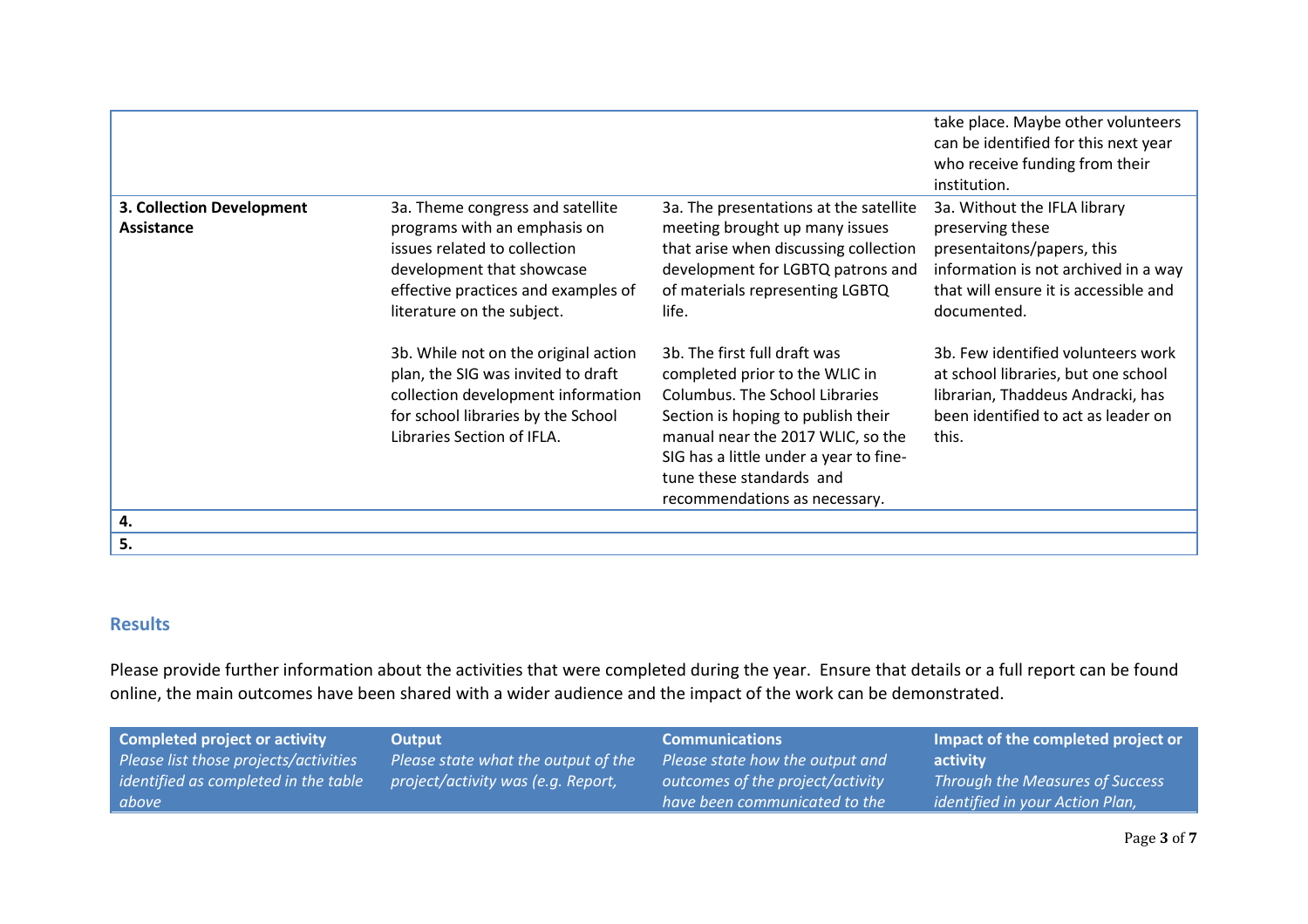|                                                                                                    | Standard, Workshop etc) and<br>provide a URL to it                                                                                                                                                                                                            | Unit, IFLA members and the wider<br>profession                                                                                                                                                                                                           | describe what difference the project<br>or activity has made to the Unit,<br>IFLA members, the wider profession<br>or society at large                                                                                                                                                                                                                                                                                         |
|----------------------------------------------------------------------------------------------------|---------------------------------------------------------------------------------------------------------------------------------------------------------------------------------------------------------------------------------------------------------------|----------------------------------------------------------------------------------------------------------------------------------------------------------------------------------------------------------------------------------------------------------|--------------------------------------------------------------------------------------------------------------------------------------------------------------------------------------------------------------------------------------------------------------------------------------------------------------------------------------------------------------------------------------------------------------------------------|
| 1. Hold a satellite meeting in<br>Chicago prior to the 2016 WLIC.                                  | 1. We are currently waiting to gain<br>permissions from presenters to add<br>their presentations, papers, or both<br>to the SIG's wordpress page and<br>newsletter. So, while the event is<br>complete, the results are not quite<br>finished yet.            | 1. Once permissions are gained, the<br>Satellite Conference's webpage will<br>transition to a blog page for the<br>group as a whole. This will act as a<br>central hub for SIG information that<br>can then be shared via social media<br>and newsletter | So far, not much has been shared.<br>Reporting and communications will<br>be shared soon in hopes this can be<br>determined.                                                                                                                                                                                                                                                                                                   |
| 2. Edit a collection of essays on<br>international library service issues<br>facing LGBTQ patrons. | 2. This collection is close to being<br>finished.<br>http://libraryjuicepress.com/queer-<br>library-alliance.php<br>It was not initially identified in our<br>action plan, but it was an<br>opportunity that presented itself to<br>the groups' co-conveners. | 2. Once the final edits have been<br>completed and the book goes to<br>print, we will be sharing this<br>through all of our social media and<br>outreach platforms. We shared this<br>information to attendees of our<br>meeting at the 2016 WLIC.       | This book can be used as a starting<br>point for library professionals from<br>around the world to begin to think<br>about what they are currently doing<br>for their LGBTQ users or what issues<br>they should take into consideration<br>when beginning to do so. We hope<br>this will also further the reach of<br>these professional conversations<br>that are taking place at the WLIC<br>and get more voices to join in. |
| 3.                                                                                                 |                                                                                                                                                                                                                                                               |                                                                                                                                                                                                                                                          |                                                                                                                                                                                                                                                                                                                                                                                                                                |

## **Standing Committee membership**

Please provide further information about members of the Standing Committee and their contribution to the work of the Professional Unit.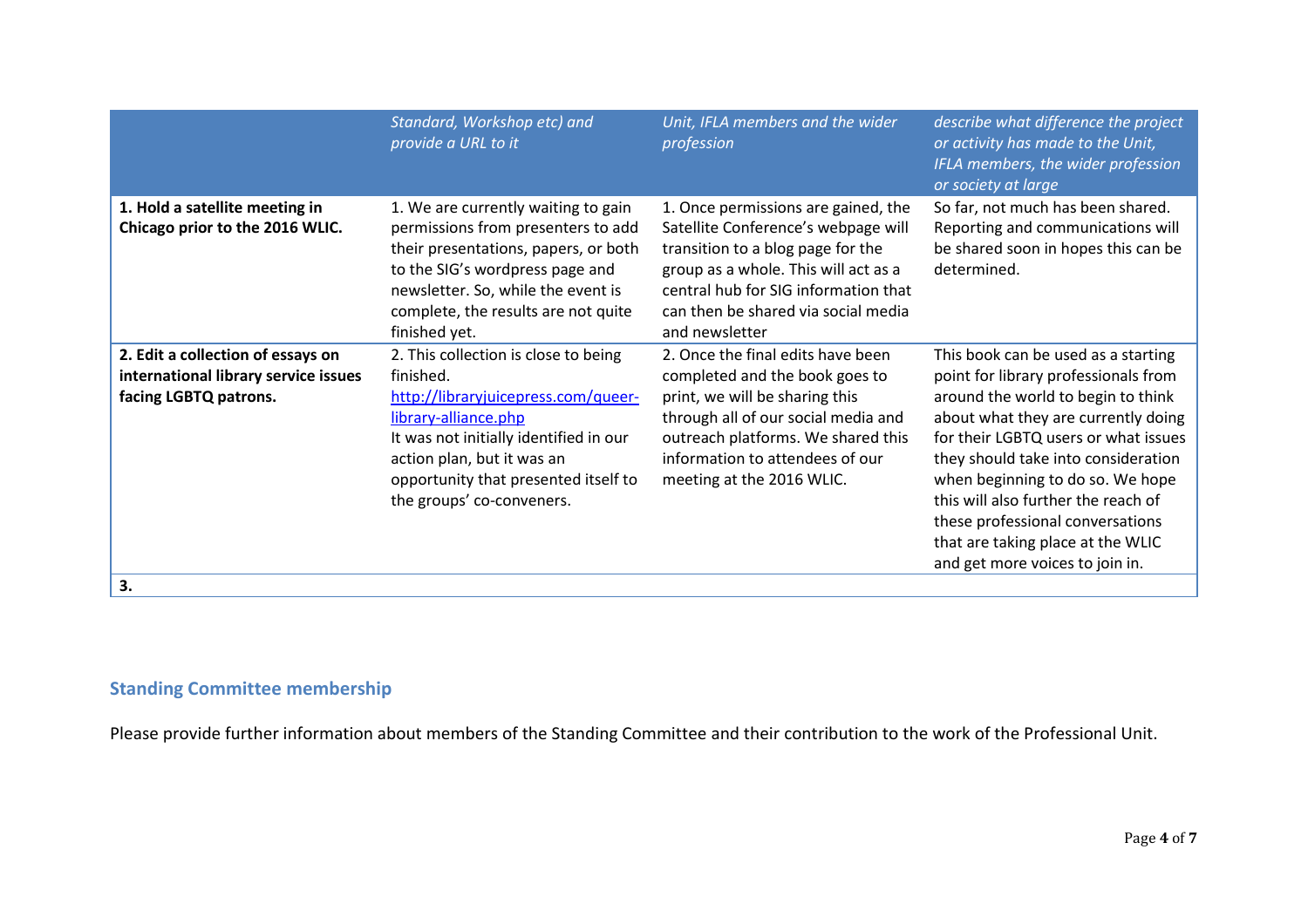| <b>Standing Committee members' names</b> | Role on the Standing Committee (if any) and<br>contribution made to the work of the<br><b>Professional Unit over the year</b><br>For example, Chair, Information Coordinator,<br>Project Leader                                                                                                      | <b>Comments on position</b><br>For example, resigned, co-opted to fill a casual<br>vacancy, etc.                                                                            |
|------------------------------------------|------------------------------------------------------------------------------------------------------------------------------------------------------------------------------------------------------------------------------------------------------------------------------------------------------|-----------------------------------------------------------------------------------------------------------------------------------------------------------------------------|
| 1. Rae Ann Montague                      | Convener                                                                                                                                                                                                                                                                                             | Resigned mid-year                                                                                                                                                           |
| <b>2.Lucas McKeever</b>                  | Convener                                                                                                                                                                                                                                                                                             | Acted as sole-convener and coordinator for the<br>2016 satellite and WLIC meeting.                                                                                          |
| AS OF 2016::::                           |                                                                                                                                                                                                                                                                                                      |                                                                                                                                                                             |
| 1. Anne Reddacliff                       | Convener                                                                                                                                                                                                                                                                                             | Is the convener of the SIG as of September, 2016.<br>In addition to acting as the contact person to IFLA<br>HQ, Anne will be taking a lead on outreach via<br>social media. |
| 2. Thomas Chaimbault                     | Project Leader                                                                                                                                                                                                                                                                                       | Will be one of the main organizers, specifically<br>translation coordinator, as of September, 2016.                                                                         |
| 3. Julie Winkelstein                     | Project Leader                                                                                                                                                                                                                                                                                       | Will be one of the main organizers, specifically on<br>program preparation for the 2017 WLIC, as of<br>September, 2016.                                                     |
| 4. Christer Edeholt                      | Project Leader                                                                                                                                                                                                                                                                                       | Will be one of the main organizers, specifically on<br>program preparation for the 2017 WLIC, as of<br>September, 2016.                                                     |
| 5. Noemi Somorjai                        | Project Leader                                                                                                                                                                                                                                                                                       | Will be one of the main organizers, specifics not<br>determined yet.                                                                                                        |
| 6. Lucas McKeever                        | Project Leader                                                                                                                                                                                                                                                                                       | Will be one of the main organizers, specifically<br>assisting new leaders during this time of<br>transition.                                                                |
| <b>Comment:</b>                          | As you can see, this coming year is set up to be<br>incredibly successful compared to past years by<br>the simple fact that many individuals are<br>prepared to contribute to the group's activities.<br>While there is only one position formally<br>recognized by IFLA HQ for SIG's (Convener), we |                                                                                                                                                                             |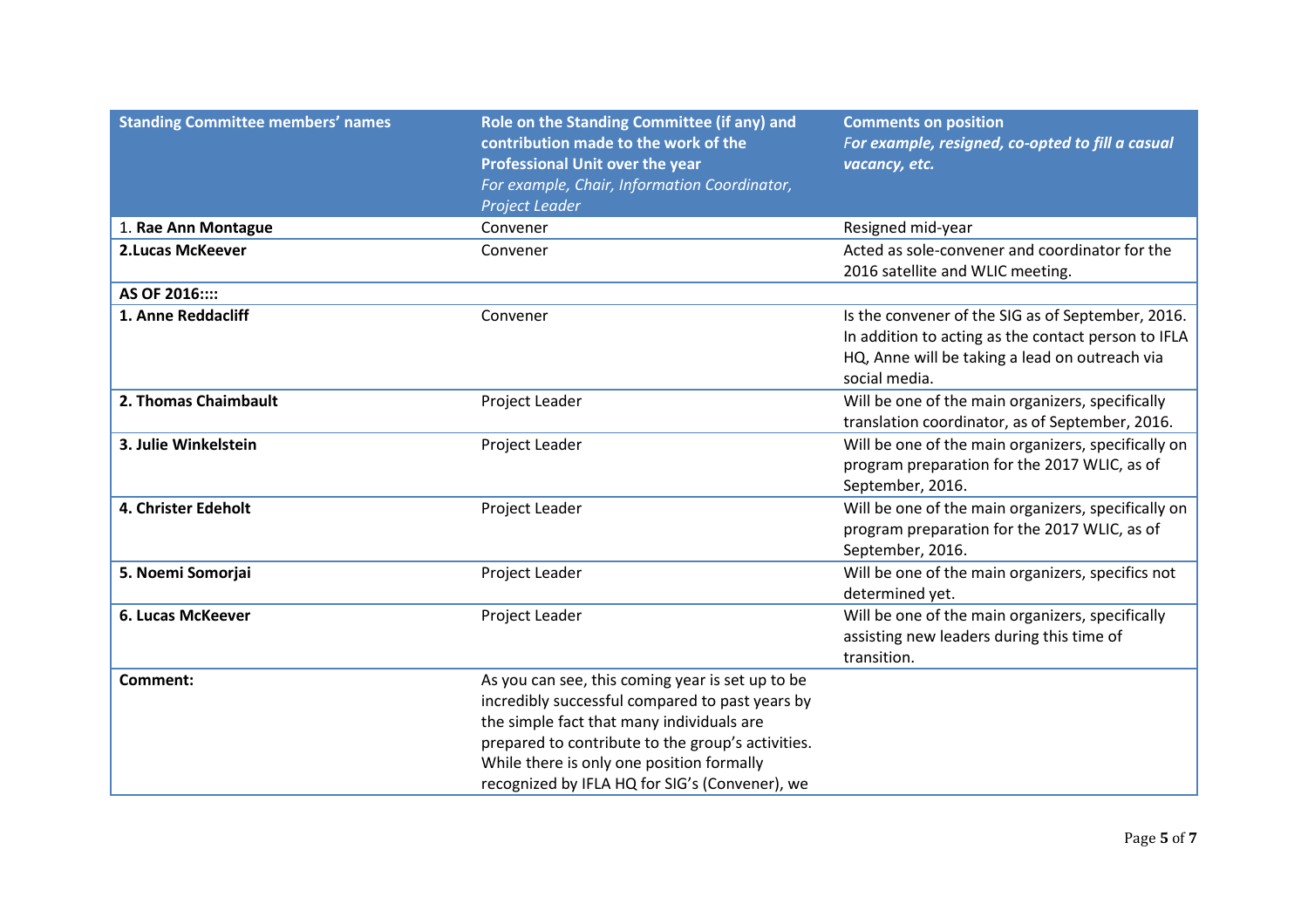|                 | are attempting to organize in a more egalitarian<br>way that is collaborative rather than having one<br>person who could potentially act as a bottleneck<br>for all volunteer activities. |
|-----------------|-------------------------------------------------------------------------------------------------------------------------------------------------------------------------------------------|
|                 |                                                                                                                                                                                           |
| Add as required |                                                                                                                                                                                           |

| Names of any other reporting persons          | <b>Role</b><br>For example, Corresponding Members | <b>Comments on position</b><br>For example, resigned, co-opted to fill a casual<br>vacancy, etc.                                                                                                                              |
|-----------------------------------------------|---------------------------------------------------|-------------------------------------------------------------------------------------------------------------------------------------------------------------------------------------------------------------------------------|
| <b>1. Thomas Chaimbault</b>                   | Volunteer                                         | Eager to volunteer but coordination of volunteers<br>was not done by conveners effectively. 2016-<br>2017, Thomas will act as one of the main<br>organizers focusing on translating materials and<br>working with volunteers. |
| 2. Thaddeus Andracki                          | Volunteer                                         | Drafted initial standards and effective practices<br>list for service to youth in school libraries<br>concerning LGBTQ topics/issues.                                                                                         |
| 3. Joseph Hafner                              | Volunteer                                         | Created the digital PBworks wikispace for our<br>group to collaborate digitally and preserve the<br>groups' work.                                                                                                             |
| 4. Heather Moulaison Sandy<br>Add as required | Volunteer                                         | Translated one of the papers and presentations<br>from French to English for the 2016 Satellite<br>meeting in Chicago.                                                                                                        |

**Professional Unit meetings or conference calls**